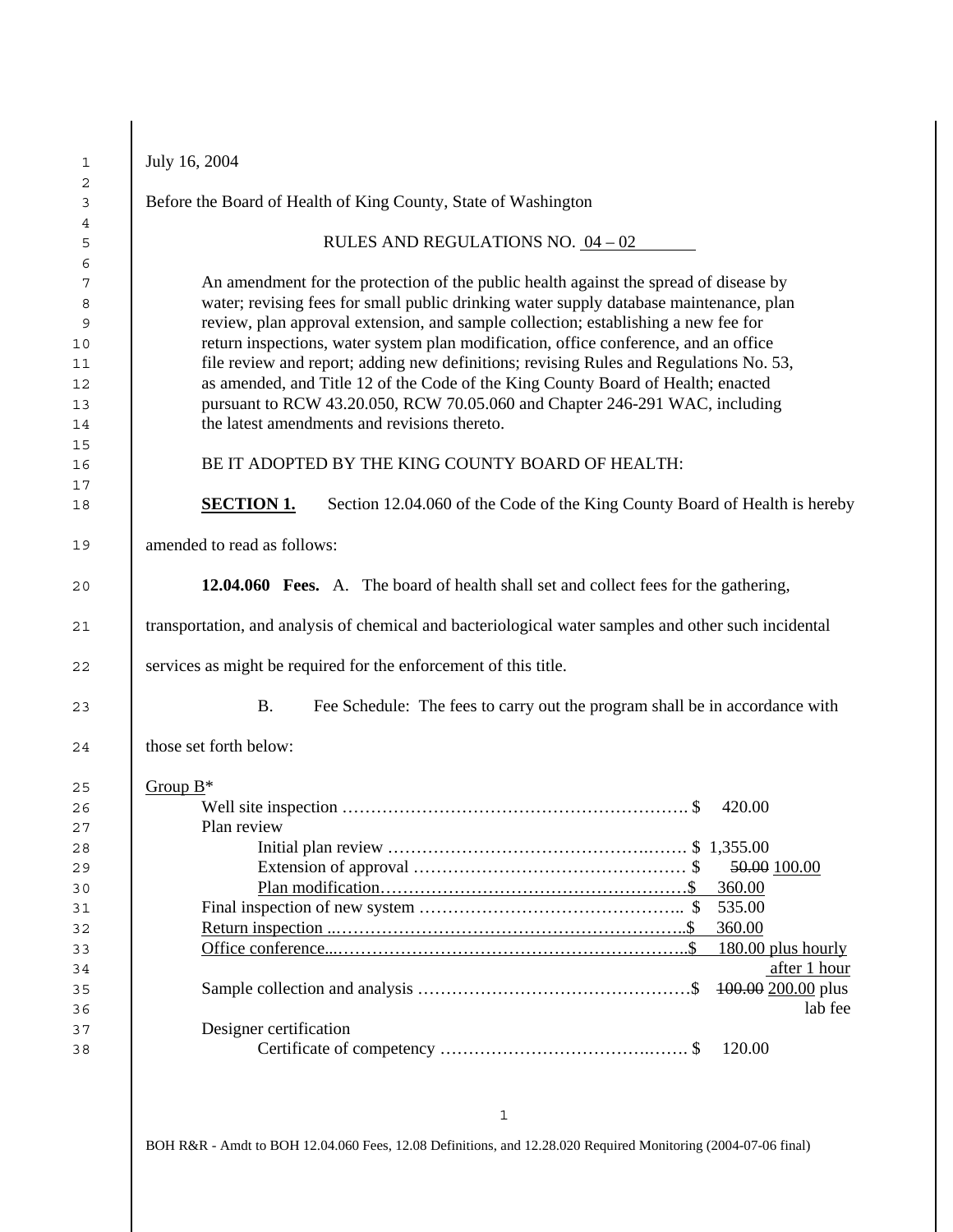| 1              | 50.00                                                                                                     |  |  |  |  |
|----------------|-----------------------------------------------------------------------------------------------------------|--|--|--|--|
| 2              |                                                                                                           |  |  |  |  |
| 3              | 540.00                                                                                                    |  |  |  |  |
| $\overline{4}$ | 360.00                                                                                                    |  |  |  |  |
| 5              | 60.00                                                                                                     |  |  |  |  |
| 6              | Database maintenance fee                                                                                  |  |  |  |  |
| 7              | 15.00 per                                                                                                 |  |  |  |  |
| 8              | sample**                                                                                                  |  |  |  |  |
| 9              |                                                                                                           |  |  |  |  |
| $10$           | *As defined in Section 12.04.030.                                                                         |  |  |  |  |
| 11             | ** Added When analyzed at the SKCDPH lab, this fee will be added to the routine bacterial test fee for    |  |  |  |  |
| 12             | Group B systems.                                                                                          |  |  |  |  |
| 13             |                                                                                                           |  |  |  |  |
| 14             | <b>SECTION 2. NEW SECTION.</b> There is hereby added a new section to the Code of the King                |  |  |  |  |
|                |                                                                                                           |  |  |  |  |
| 15             | County Board of Health to read as follows:                                                                |  |  |  |  |
|                |                                                                                                           |  |  |  |  |
| 16             | 12.08.142 Office conference. "Office conference" means a meeting with Group B water                       |  |  |  |  |
|                |                                                                                                           |  |  |  |  |
| 17             | system users and /or their designer/engineer to address issues regarding water quality; quantity; service |  |  |  |  |
|                |                                                                                                           |  |  |  |  |
| 18             | connections; operating agreements; protective radius covenants; water line easements; other issues of     |  |  |  |  |
|                |                                                                                                           |  |  |  |  |
| 19             | public health importance; existing water system construction; and/or water system engineering where       |  |  |  |  |
|                |                                                                                                           |  |  |  |  |
| 20             | the time of the meeting is expected to be a minimum of one hour. The current annual Public Health         |  |  |  |  |
|                |                                                                                                           |  |  |  |  |
| 21             | hourly fee for the drinking water program would apply for any time longer than one hour.                  |  |  |  |  |
|                |                                                                                                           |  |  |  |  |
| 22             | <b>SECTION 3. NEW SECTION.</b> There is hereby added a new section to the Code of the King                |  |  |  |  |
|                |                                                                                                           |  |  |  |  |
| 23             | County Board of Health to read as follows:                                                                |  |  |  |  |
|                |                                                                                                           |  |  |  |  |
| 24             | 12.08.145 Office file review/report.<br>"Office file review/report" means a non-site visit                |  |  |  |  |
|                |                                                                                                           |  |  |  |  |
| 25             | investigation of the records on a Group B water system which are readily available in the Group B water   |  |  |  |  |
|                |                                                                                                           |  |  |  |  |
| 26             | system file, analysis of the water quality records, water system history, and water system construction   |  |  |  |  |
|                |                                                                                                           |  |  |  |  |
| 27             | documents to prepare a written report on the status of the Group B water system at the request of a       |  |  |  |  |
|                |                                                                                                           |  |  |  |  |
| 28             | lending institution or any other person. The health officer shall complete an office file/review report   |  |  |  |  |
|                |                                                                                                           |  |  |  |  |
| 29             | only if a comprehensive water system evaluation for the requested Group B water system has been           |  |  |  |  |

 $\overline{1}$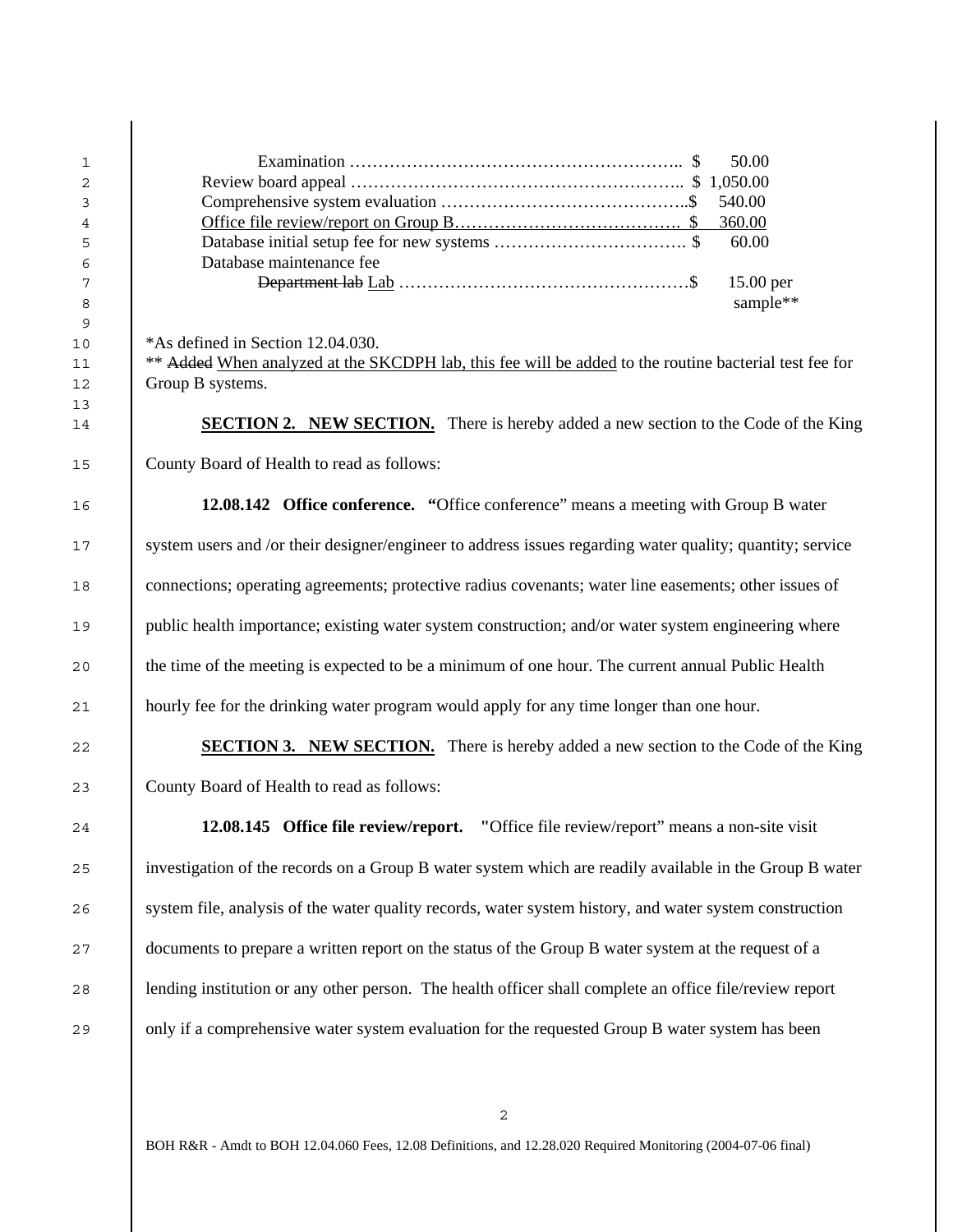$\overline{a}$ 

3

4

5

6

7

8

9

10

11

12

13

14

15

16

17

18

19

20

21

22

23

1 completed within five years before the health officer has received the application for such report.

**SECTION 4. NEW SECTION.** There is hereby added a new section to the Code of the King County Board of Health to read as follows:

**12.08.147 Plan modification.** "Plan modification" means an evaluation of plan submittals for proposed or actual limited changes to Group B water systems facilities and operating agreements to determine whether the system as proposed or changed will comply with Chapter 246-291 WAC, as amended and Title 12 of this code, as amended. Plan modification shall not include new connections or major modifications to the Group B water system which shall be subject to the fee for initial plan review.

**SECTION 5. NEW SECTION.** There is hereby added a new section to the Code of the King County Board of Health to read as follows:

**12.08.200 Return inspection.** "Return inspection" means a second or subsequent site visit for a well site inspection, final inspection, comprehensive system evaluation, or well seal or decommissioning inspection within any one-year time period to verify compliance with this title or Chapter 173-160 WAC, including corrections of violations of well seal or decommissioning requirements.

**SECTION 6.** Section 12.28.020 of the Code of the King County Board of Health is hereby amended to read as follows:

**12.28.020 Required monitoring.** A. The purveyor is responsible for submitting the required water quality samples in a frequency as required by WAC 246-291-300, -310, -320, -330, -340, and - 350. The purveyor shall collect raw water samples directly from the source for water chemistry. For any bacteriological testing, the samples shall be taken from the furthest end of the distribution system or elsewhere as directed by the health officer. The health officer may require additional monitoring when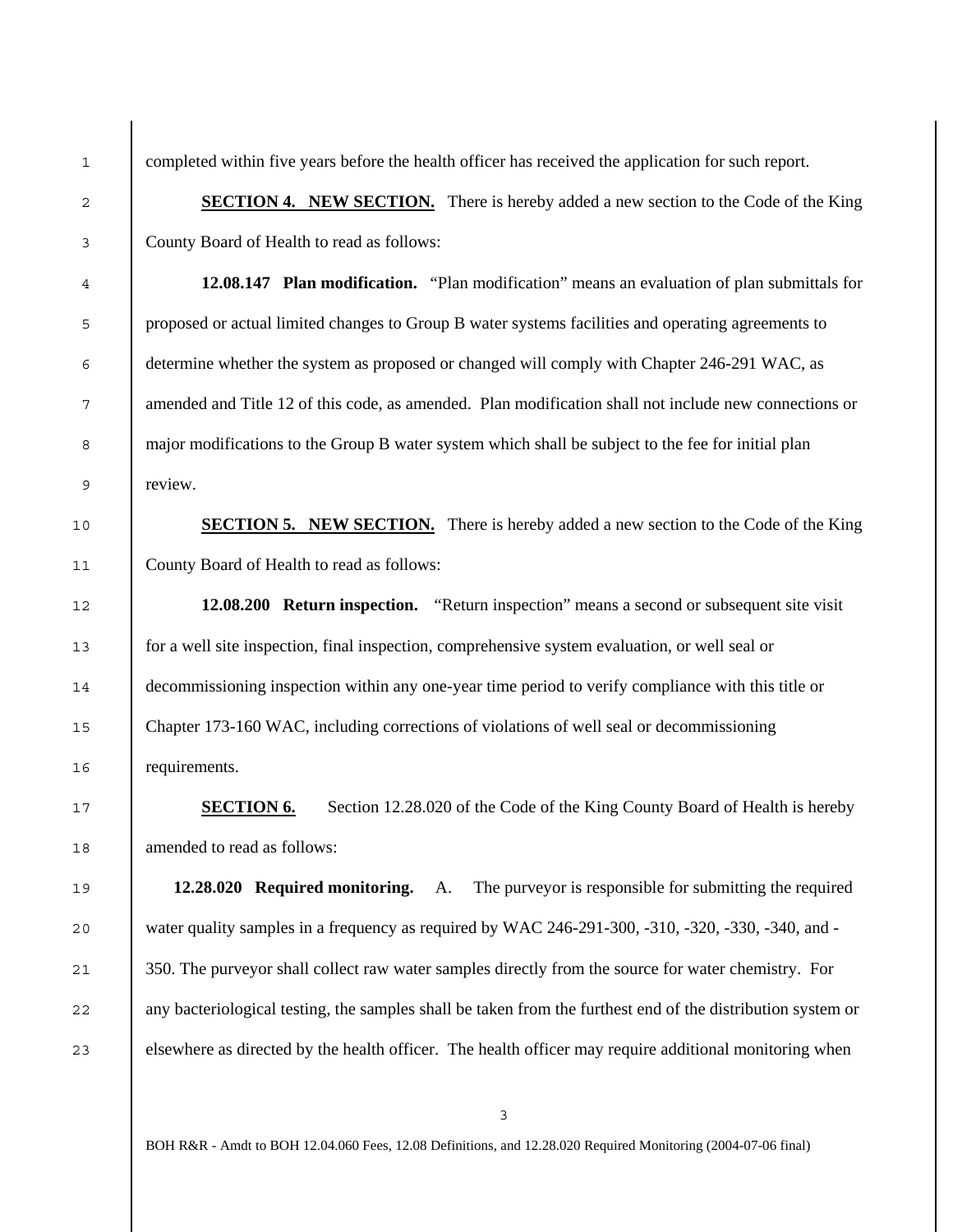he or she determines contamination is present or suspected in the water system or when the source may be vulnerable to contamination.

 B. All Group B purveyors shall provide copies of their water sample analysis results directly to the health officer for entry into the King County Group B data records. All Group B water 5 systems shall submit seven dollars (\$7.00) along with the sample along with a fee in accordance with Section 12.04.060 of this code for database record keeping for samples analyzed at Washington State Department of Health certified labs other than the department lab. The database record keeping fee shall be included in the cost for samples analyzed at the department lab. Any new Group B water system created after the effective date of the ordinance codified in this section shall pay an initial 10 database set-up fee of twenty-five dollars (\$25.00) in accordance with Section 12.04.060 of this code.

C. Where the sample results indicate a possible maximum contaminant level violation, the water system purveyor shall comply with the general follow-up requirements of WAC 246-291-310 and the public notification requirements of WAC 246-291-360.

D. The health officer may, at his or her discretion, collect check samples at Group B water systems. Such check samples shall be collected at no cost to the Group B water system, unless the Group B water system purveyor has failed to sample in accordance with the requirements of this section.

E. If the purveyor fails to perform the bacteriological analysis or the nitrate analysis within six (6) months after the due date of the analysis, the health officer may sample and perform either or both of these analyses and charge a fee for service in accordance with Section 12.04.060 of this code.

F. The purveyor is responsible for ensuring that the water system water quality complies with the standards as set forth in WAC 246-291-300, -310, -320, -330, -340, and -350.

22 **SECTION 7.** Effective date. This amendment shall take effect on August 15, 2004.

1

 $\overline{a}$ 

3

4

6

23

21

4